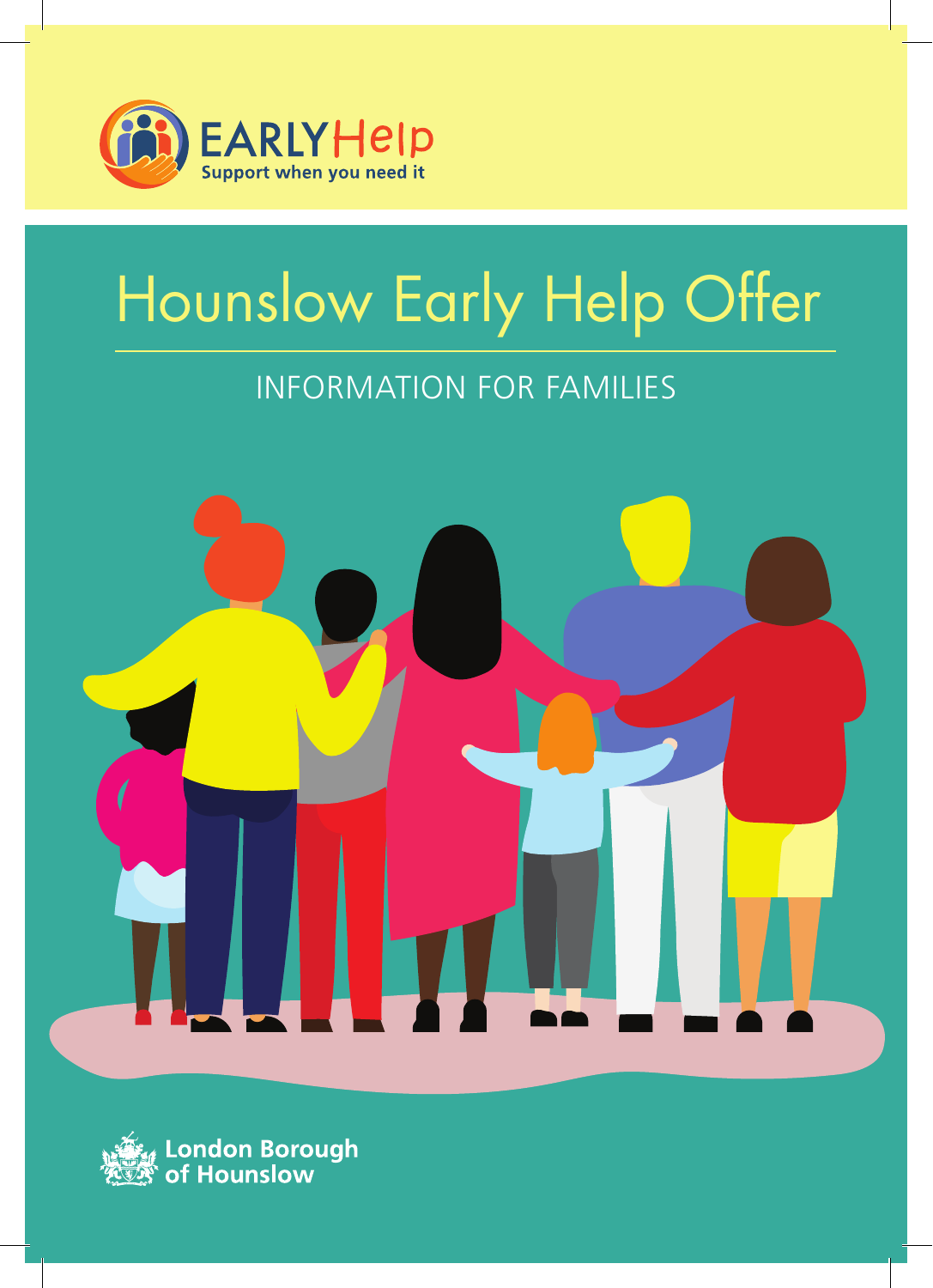

### **What is early help?**

Early help is about providing extra support at an early stage for you and your family (children up to 18). This could be for example with learning, health, parenting or support for teenagers.



### **Can I say 'no' to early help and does it mean that my family 'is under social services'?**

If you would like extra support, then we hope that we can work together through early help. But, the decision is yours. The practitioner you are working with will discuss early help with you and explain in more detail what it involves and what your options are. Then, you can make your own decision.

Working with early help services does not mean you are 'under social services'. It is about offering additional support. If things change and there is a possibility that social care may be a better service to support your family then this will be discussed with you and you will be kept involved. Sometimes if your family has been working with social care, your Social Worker may recommend early help as a way of accessing support for your family once your work with social care has finished.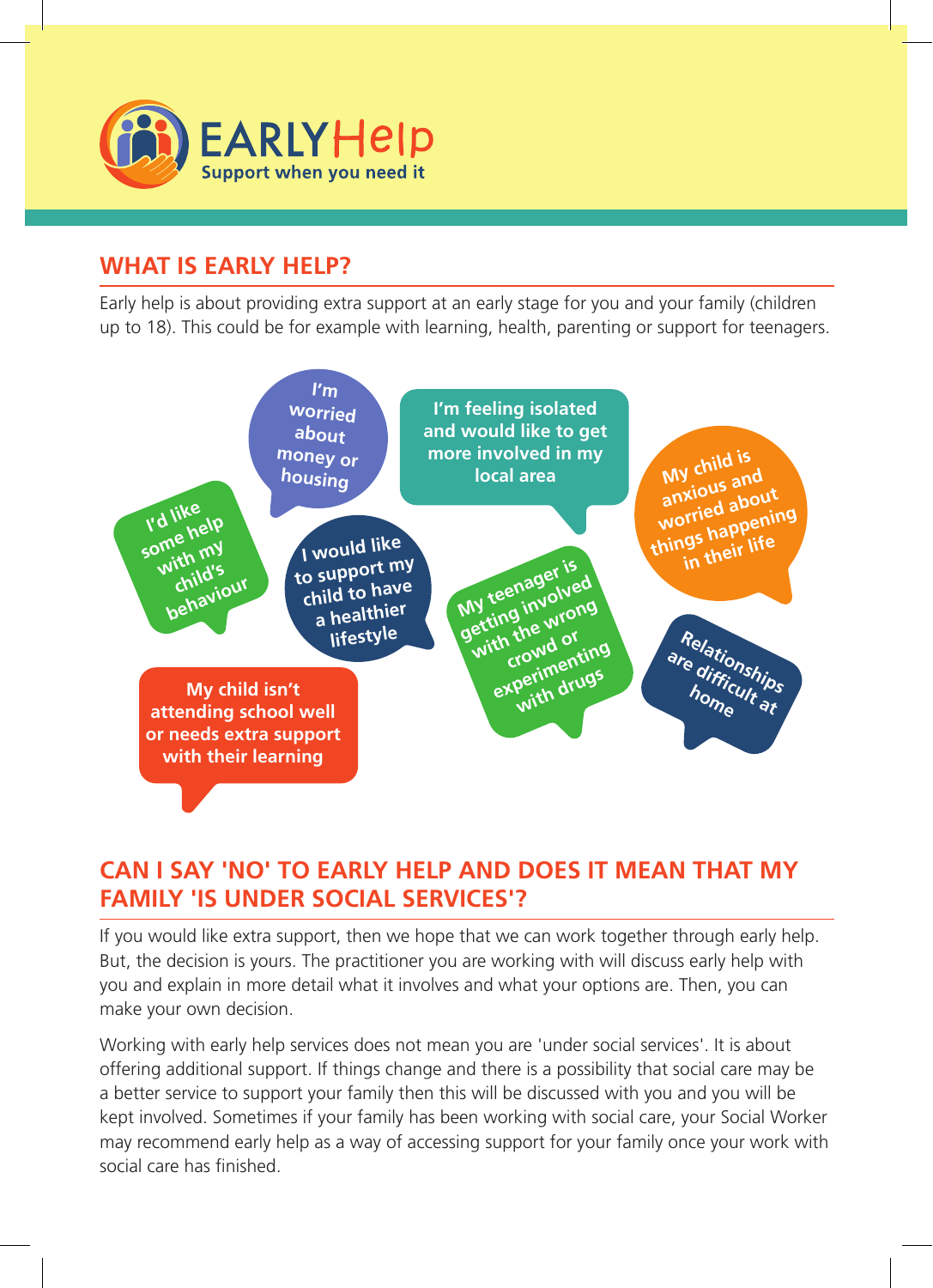#### **What is Team Around the Family?**

If you are working with more than two practitioners from different services at the same time, Team Around the Family (TAF) brings all the people supporting you together at the same time, to have a regular conversation together about how things are going and what you all agree the next steps will be. TAF means that you don't have to keep repeating things to different practitioners as everyone receives the information at the same time. It also means that practitioners can work better together as a team to support you because everyone will follow the same plan.

#### **There are four steps to TAF:**

- 1 A conversation about what is working well for you and where you would like extra support. This is recorded on a CFAN document, which will be shown to you. The CFAN records in writing what is working well for you and where you would like support.
- 2 Meeting as a team to put together an action plan with you. Your plan will be written down and shared with the whole team.
- 3 Coming back together at regular intervals to look at how the plan is going and how you feel you are doing. Reviews will be written down and shared with the whole team.
- Ending the TAF when the team agrees the plan has been achieved.

You will agree with the team a named Lead Professional who will be your main point of contact and will coordinate the team.

### **How can I access early help?**

Many services in Hounslow offer early help, including schools, children's centres, Health services, Education services and others. The best place to start is to speak with a practitioner you already know and trust, or to drop in where you see the logo and ask about early help. Further information about early help can be found online at www.hounslow.gov.uk/earlyhelpoffer or you can also phone the Council's children's services team on 020 8583 6600.

#### **What happens to my information?**

The information you give on your CFAN document, at your TAF meetings and for referrals to services will be shared with the practitioners in your team via a secure database based within the Council. See our Privacy Notice at www.hounslow.gov.uk for more information on what information we collect for early help and why. If at any time a practitioner believes a child or adult is at risk of harm, or that a serious crime has been committed, information will be shared with the relevant agencies. If you have concerns about what will happen about your information, or you are worried about information being shared with a specific service, please discuss this with your practitioner.